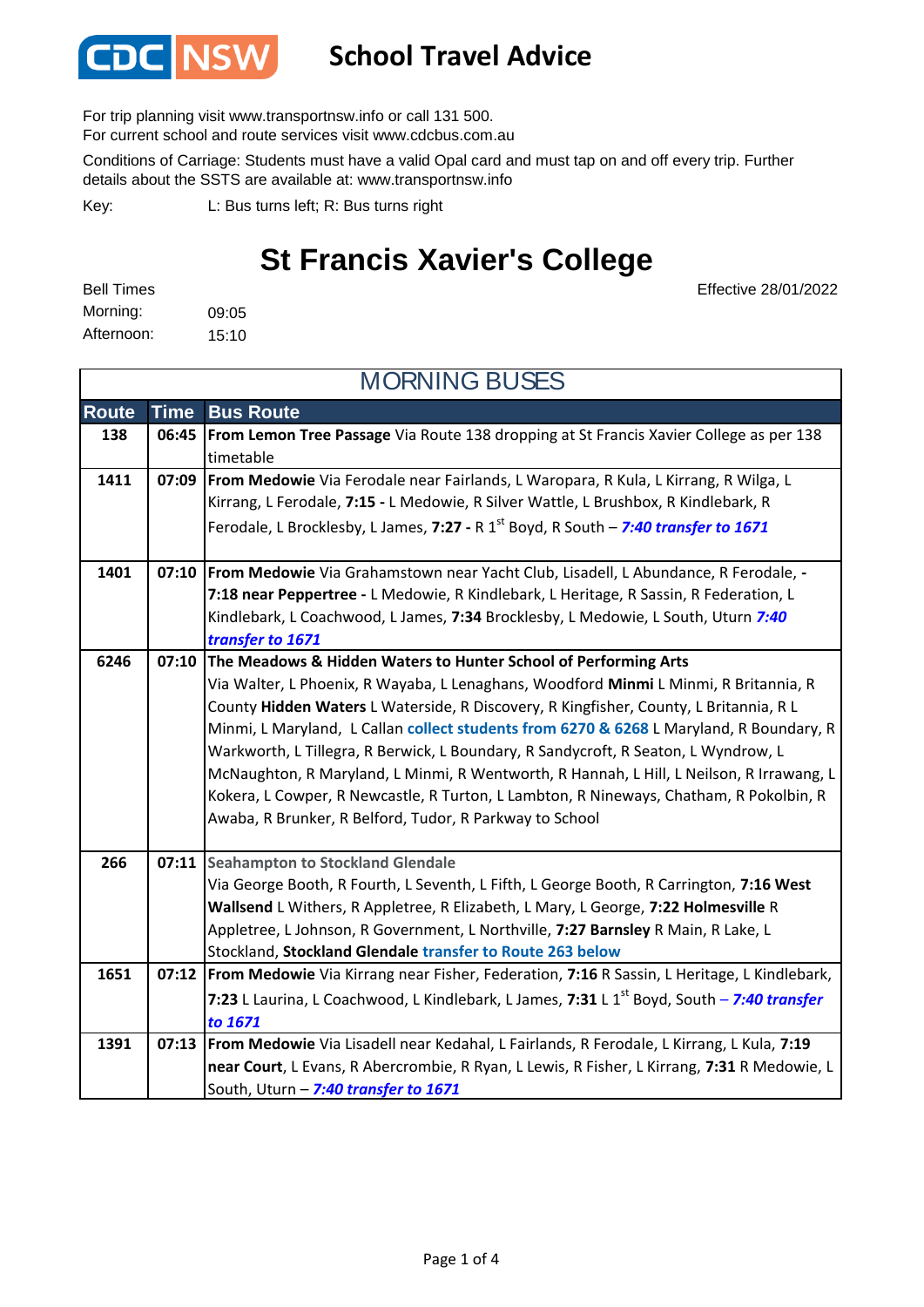|      |       | <b>CDC NSW</b><br><b>School Travel Advice</b>                                                                                                                                                                                                                                                                                                                                                                                                                                                                                                                                                              |
|------|-------|------------------------------------------------------------------------------------------------------------------------------------------------------------------------------------------------------------------------------------------------------------------------------------------------------------------------------------------------------------------------------------------------------------------------------------------------------------------------------------------------------------------------------------------------------------------------------------------------------------|
| 1221 | 07:15 | Cnr Seaham & Brandy Hill - 7:20 Seaham Shops - L Dixon, L Woodville, L Brandy Hill, R<br>Seaham, R Port Stephens, L Glenelg, L Sturgeon - 7:48 Raymond Terrace Cluckers - Via<br>Sturgeon, R William, R Adelaide, R Pacific Hwy, L Maitland, R Wallsend - Sandgate, L Main,<br>L University, R University, L Blue Gum, L Janet 8.11 - Compton - Alnwick, R Acacia, R Traise,<br>L Lambton, R Lambton, L Coolamin, R Bridge, R High, R Turton, L Lambton, R Chatham, R<br>Pokolbin, R Awaba, R Brunker, R Koree, L Chatham, R Dumaresq, L Gordon R Dennison, R<br>Parkway to St Francis Xavier College 8.40 |
| 6270 |       | 07:15 Minmi & Nikkinba Ridge to Maryland:<br>Via Woodford St, R Minmi Rd Nikkinba Ridge R Bottlebrush Dr, R Churnwood, Maryland, L<br><b>Callan transfer to 6246</b>                                                                                                                                                                                                                                                                                                                                                                                                                                       |
| 6268 |       | 07:19 The Outlook, The Sanctuary & Maryland to Maryland:<br>The Outlook via Brookfield, R Arbour, R Brookfield, L Minmi The Sanctuary L Kurraka, R<br>Tibin, R Awabakal, L Minmi, L Maryland, L Callan - transfer to 6246 see details above                                                                                                                                                                                                                                                                                                                                                                |
| 263  |       | 07:24 Cameron Park to St Francis Xavier<br>Via Portland, R Northlakes, R Elanet, L Flamingo, R Hildale, L Peatmoss, R Harris, L Oakville,<br>R Minmi, L Main, 7:37 Edgeworth Shops R Lake, L Stockland, 7:45 Stockland Glendale<br>collect pax from 266 via Stockland, R Lake, R Main, L Main, 7:55 Cardiff Railway R<br>Newcastle, L Myall, R Charlestown 8:07 Charlestown Square Express to School Drop Only                                                                                                                                                                                             |
| 1671 | 07:31 | From Medowie Via South near Medowie, R Championship, L Lakewood, R South, L Sylvan,<br>R South - 7:40 collect pax from 1391, 1401, 1411 & 1651 - L Medowie, R Nelson Bay, Teal,<br>R Cormorant, Tourle, L Industrial, R Ingall, R Crebert, R Vine, R Industrial, Hannell, Stewart,<br>L Parkway, Uturn via Parkway, Uturn to School                                                                                                                                                                                                                                                                        |
| 1461 | 07:40 | Seaside via Seaside, L Norfolk, L Dune, R Seaside, L Nelson Bay, transfer to 138 at Bay<br>(7:50)                                                                                                                                                                                                                                                                                                                                                                                                                                                                                                          |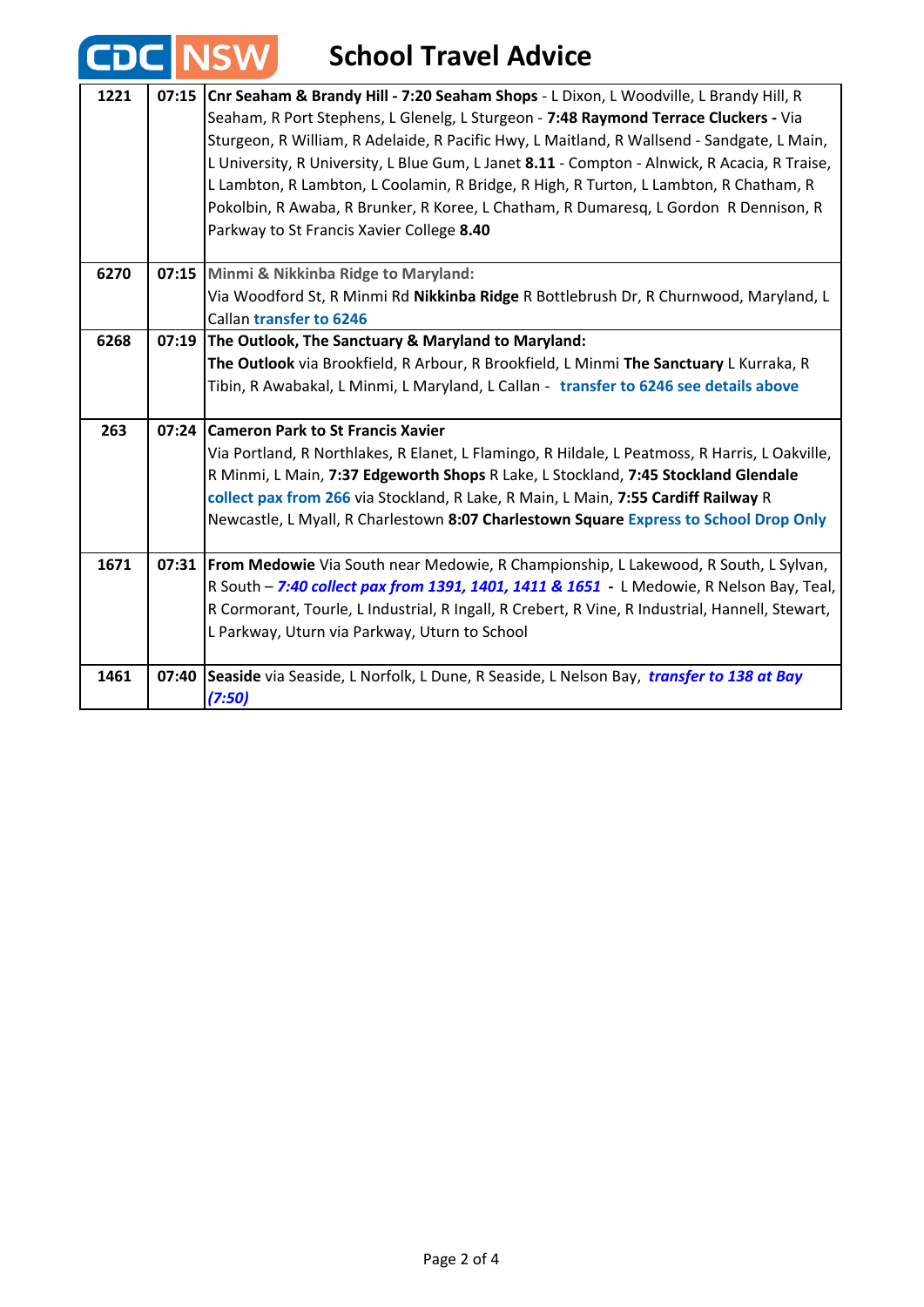

**School Travel Advice**

AFTERNOON BUSES

| <b>Route</b> | <b>Time</b> | <b>Bus Route</b>                                                                                                                              |
|--------------|-------------|-----------------------------------------------------------------------------------------------------------------------------------------------|
| 2204         | 15:15       | To Seaside, Medowie Via Parkway, L Stewart, Hannell, Industrial, R Toule - Cormorant, L                                                       |
|              |             | Teal, over Stockton Bridge, Nelson Bay, R Taylor, L Popplewell, L Vardon, R Nelson Bay, via                                                   |
|              |             | Bayway, R Seaside, L Norfolk, L Dune, R Seaside, Fullerton Cove, L Nelson Bay, L Medowie,                                                     |
|              |             | R South, U turn at RAB, R Medowie, R Brocklesby, James, R Kindlebark, R Laurina, L                                                            |
|              |             | Coachwood, L Kindlebark, R Brushbox, R Silverwattle, R Medowie, R Kindlebark, L Heritage,                                                     |
| 6273         |             | 15:15 School to The Meadows: connection with 261 will change below dependant on traffic -                                                     |
|              |             | driver to advise students on day                                                                                                              |
|              |             | Via Parkway, L Tudor, Belford, L Brunker, L Melville, L Chatham, L Koree, R Brunker, L                                                        |
|              |             | Lambton, R Turton, L Young, L Newcastle at Blue Gum transfer to 261 for The Sanctuary                                                         |
|              |             | and Hidden Waters Wallsend L Cowper, R Kokera, R Irrawang, L Neilson, R Hill, R Hannah, L                                                     |
|              |             | Wentworth transfer to 261 for The Sanctuary and Hidden Waters L Minmi, Maryland R                                                             |
|              |             | Maryland, L McNaughton, R Wyndrow, R Seaton, L Sandycroft, L Boundary, R Berwick, L                                                           |
|              |             | Tillegra, R Warkworth, L Boundary, L Maryland, R Callan, R Maryland, L Minmi Nikkinba                                                         |
|              |             | Ridge R Bottlebrush, R Churnwood, L Minmi, Minmi L Woodford, to turn around, via                                                              |
|              |             | Woodford, Lenaghans, The Meadows, R Wayaba, L Phoenix, R Walter, to turnaround, via                                                           |
|              |             | Walter, L Phoenix, L Forsythe, to turnaround                                                                                                  |
| 263          | 15:15       | <b>St Francis Xavier to Cameron Park</b>                                                                                                      |
|              |             | Via Parkway, Express to Charlestown no stopping Charlestown Square via Frederick, L                                                           |
|              |             | Pearson, L Ridley, R Chapman, L Charlestown, L Myall, R Newcastle, L Main, Cardiff Railway                                                    |
|              |             | Station R Main, L Lake, L Stockland, Stockland Glendale transfer to Route 266 for                                                             |
|              |             | Seahampton & Route 268 for Killingworth see details via Stocklands, R Lake, L Main, R                                                         |
|              |             | Minmi, L Oakville, R Harris, L Peatmoss, R Hilldale, L Flamingo, R Elanet, L Northlakes                                                       |
|              |             |                                                                                                                                               |
| 138          | 15:22       | To Lemon Tree Passage Via L Tudor, L Chatham, R Pokolbin, R Awaba, R Brunker, L                                                               |
|              |             | Lambton, R Turton, R Station, R Platt, L Railway, R Hanbury, R Sunderland, L Roe, L                                                           |
|              |             | Maitland - Mayfield transfer to rte 140 for Raymond Terrace - Via Maitland, R Barton, R                                                       |
|              |             | Crebert, L Vine, L Industrial, R Tourle, Continue as Route 138 please refer to public                                                         |
| 261          | 15:55       | timetable                                                                                                                                     |
|              |             | <b>Wallsend to The Sanctuary &amp; Hidden Waters</b><br>Via Newcastle collect students from 6273 near Blue Gum Rd or in Wentworth L Cowper, R |
|              |             | Nelson, L Tyrrell, L Bunn, R Kokera, R Irrawang, Macquarie, L Neilson, R Hill, R Hannah, L                                                    |
|              |             | Wentworth collect students from 6273 L Minmi, R McNaughton, L Wyndrow, R Seaton, L                                                            |
|              |             | Sandycroft, R Boundary, L Berwick, R Tillegra, L Warkworth, R Minmi, L Bottlebrush, R                                                         |
|              |             | Churnwood, L Minmi The Sanctuary R Awabakal, L Tibin, L Kurraka, R Minmi, L Britannia, R                                                      |
|              |             | County Hidden Waters L Waterside, R Discovery, R Kingfisher                                                                                   |
|              |             |                                                                                                                                               |
| 266          | 16:15       | <b>Glendale to Seahampton</b>                                                                                                                 |
|              |             | Collect pax from 263 via Stockland, R Lake, L Main, Edgeworth Shops L Northville, turn at                                                     |
|              |             | roundabout, L Government, Barnsley Shops L Johnson, R Appletree, L George, Holmesville                                                        |
|              |             | R Mary, R Elizabeth, L Appletree, L Withers, R Carrington, West Wallsend L George Booth,                                                      |
|              |             | Seahampton R Fourth, L Seventh, L Fifth                                                                                                       |
| 268          | 16:19       | <b>Glendale to Killingworth</b>                                                                                                               |
|              |             | Collect pax from 263 via Stockland, R Lake, L Main, Edgeworth Shops L Garth, R Suttor, L                                                      |
|              |             | Windsor, R Ridley, L Crest, L Northville, via Hawkins Village, via Northville, Barnsley Shops L                                               |
|              |             | Wakefield, R The Broadway Killingworth R Stephenson, R Killingworth, R Brook                                                                  |
|              |             |                                                                                                                                               |